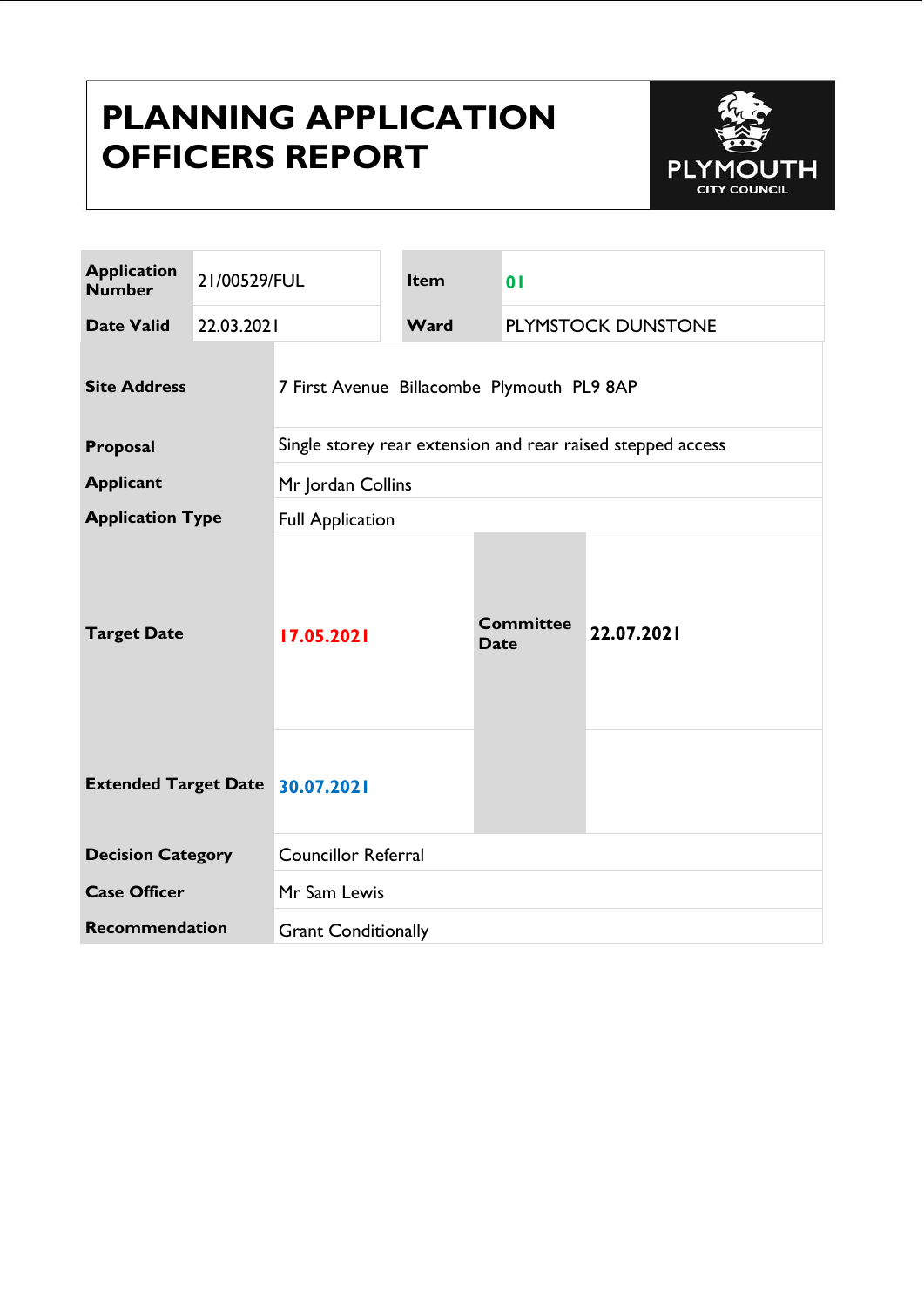

This application has been referred to Planning Committee by Cllr. Churchill.

## **1. Description of Site**

7 First Avenue is a detached bungalow set in quite a long garden. The property sits to the north of the site, with the garden extending to the rear southwards. The property has been extended to the rear previously, with a historic kitchen extension present on the bungalow's rear elevation. The site falls within the Plymstock Dunstone ward of the city.

#### **2. Proposal Description**

The proposal is for a rear extension, with a raised stepped access at the rear. The existing kitchen extension is proposed to be at least partially demolished to make way for the proposal, although it is possible that some of the extension's original side wall may be retained. All of the quoted length measurements are therefore taken from the property's original rear wall. The extension is proposed to extend from the property's rear elevation by 4.75m and be 8.56m wide. Due to the slope of the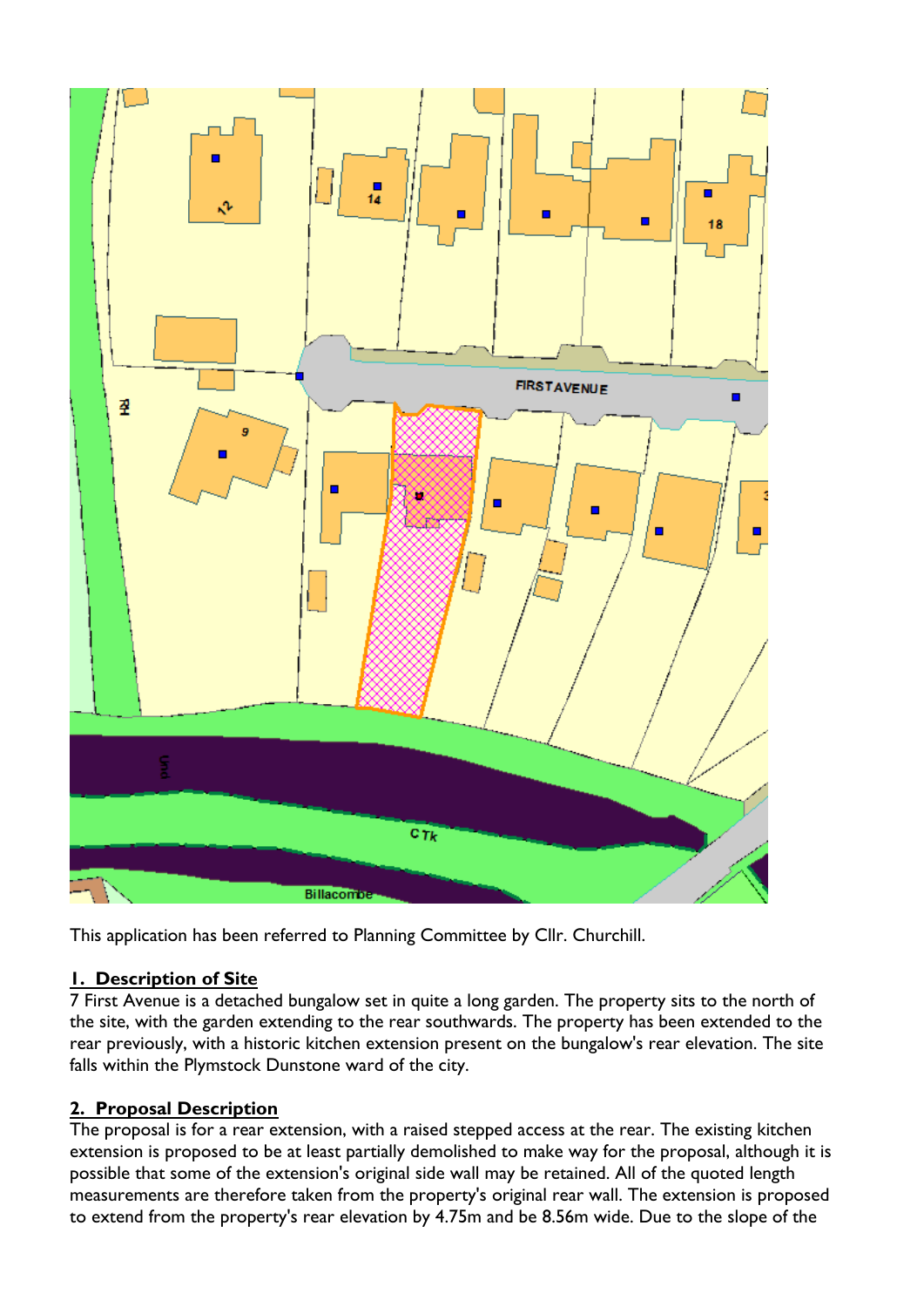property's rear garden, which slopes downwards away from the property, the height of the extension would differ depending on where the measurement was taken from. When measured at the point where it would meet the property's rear elevation, it would measure 3.02m high; while measuring 3.24m high from its southern end. Officers note that two rooflights are proposed which would raise certain portions of the roof up by a further 25cm.

For context, the existing extension is 2.1m long, 3.37m wide and 3.47m high when measured from its rear elevation. The proposal is therefore proposed to be 2.65m longer than the existing extension; and 21cm shorter.

Also proposed is a rear stepped access to the extension, with a decked area at ground floor level. This is proposed to be 70cm high; with the decked area being 3.97m wide and 1.57m deep - which gives the deck a proposed surface area of 6.23sqm. The width of the entire access, including the steps, however is proposed to be 4.71m.

The above measurements are taken from a second set of amended drawings, which include changes negotiated with the applicant. The proposal was originally proposed to be longer and higher than what is currently under consideration. The first set of amended drawings reduced the overall height of the proposal, while the second set reduced the overall length while maintaining the height decrease. This has also meant that the height of the deck/access has been reduced. The application was originally advertised for 21 days between 30th March 2021 and 20th April 2021; and has had two further 14 day consultation periods between both 25th May 2021 and 8th June 2021, and 22nd June 2021 and 6th July 2021.

## **3. Pre-application Enquiry**

None.

## **4. Relevant Planning History**

There is no relevant planning history concerning the site itself, but there are some other relevant local schemes to note:

#### 8 First Avenue

83/01670/FUL - Extension to dwelling house and erection of garage (Refused).

83/03588/FUL - Alterations and extension to dwelling house and erection of new garage (Granted Conditionally).

#### **5. Consultation Responses**

None requested.

#### **6. Representations**

At the time of writing, four letters of representation have been received by Officers, all of which object to the application. These objections have been reiterated despite the alterations made to the proposal. The material considerations raised include:

- The proposal is out of character with other extensions in the area.
- The scale of the proposal means that it is not subordinate to the property.
- The proposal would lead to a loss of outlook from neighbouring properties.
- The mass of the structure would lead to the creation of overbearing feelings for neighbouring properties.
- The proposal would lead to a loss of light for neighbouring properties (including a breach of the 45 degree rule)
- The proposal would lead to a loss of privacy for neighbouring properties.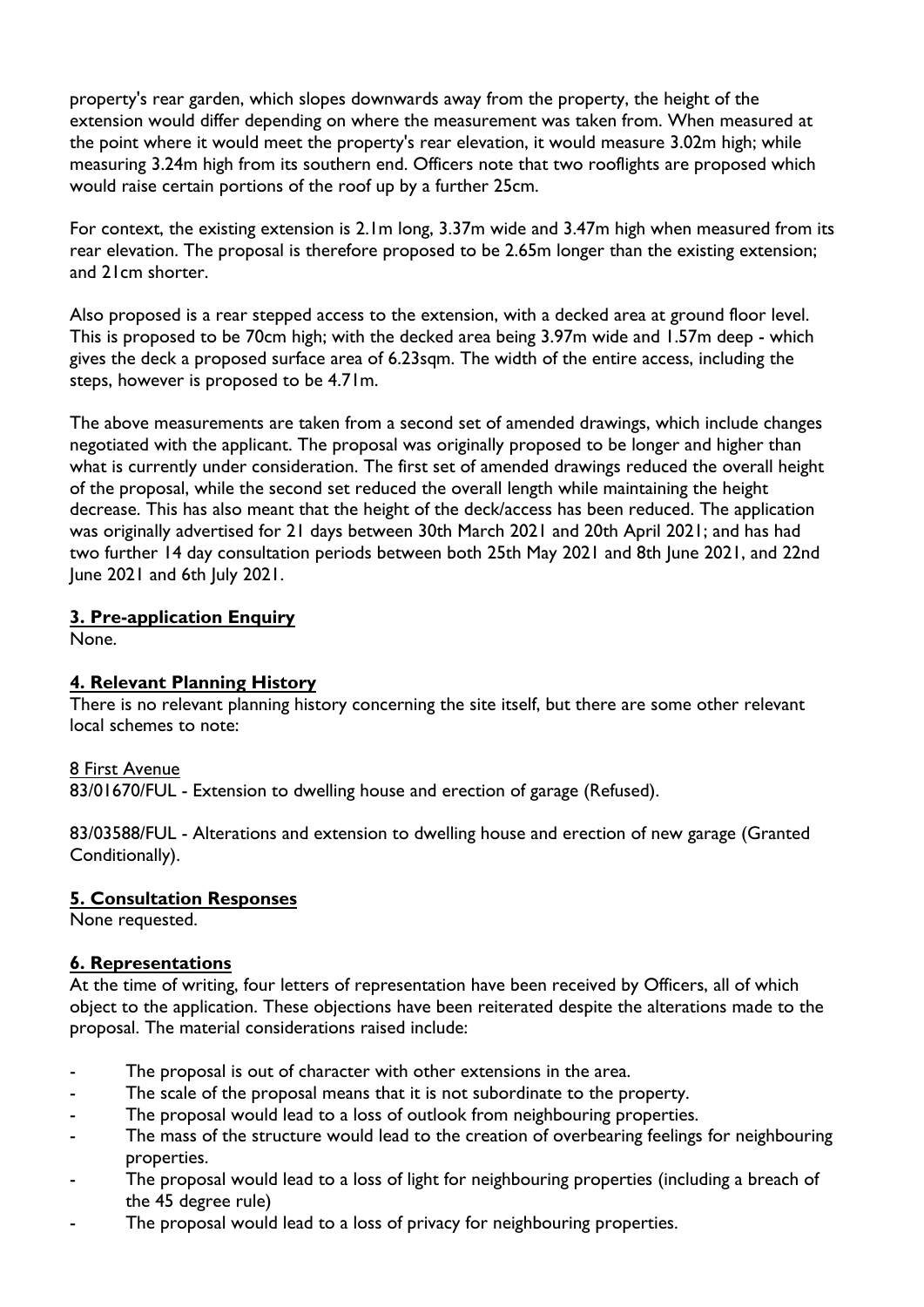The above concerns will be discussed in Section 8 of this report.

Additionally, the following non-material considerations have also been raised:

- References to 'Right to Light' legislation.
- The proposed internal layout of the property.
- The proximity of the proposal to an existing septic tank.

The above concerns raised are non-material in the context of the planning process, and therefore have no bearing on this recommendation. Officers will consider the light impacts of the proposal in Section 8 in a planning context, but 'Right to Light' legislation falls outside of the planning process and anything relating to it specifically is considered a civil matter.

Any further letters of representation received following the publication of this report will be addressed in an addendum report.

#### **7. Relevant Policy Framework**

Section 70 of the 1990 Town and Country Planning Act requires that regard be had to the development plan, any local finance and any other material considerations. Section 38(6) of the 2004 Planning and Compensation Act requires that applications are to be determined in accordance with the development plan unless material considerations indicate otherwise. For the purposes of decision making, as of March 26th 2019, the Plymouth & South West Devon Joint Local Plan 2014 - 2034 is now part of the development plan for Plymouth City Council, South Hams District Council and West Devon Borough Council (other than parts South Hams and West Devon within Dartmoor National Park).

Other material considerations include the policies of the National Planning Policy Framework (NPPF), Planning Practice Guidance (PPG) and National Design Guidance. Additionally, the following planning documents are also material considerations in the determination of the application:

The Plymouth and South West Devon Supplementary Planning Document (SPD) (2020).

#### **8. Key Issues/Material Considerations**

8.1 The relevant policies are: DEV1 (Protecting health and amenity) and DEV20 (Place shaping and the quality of the built environment).

#### 8.2 Principle of Development

Joint Local Plan policies indicate that the proposal is acceptable in principle.

#### 8.3 Negotiations Undertaken

8.3.1 The original plans (and indeed their first revisions) submitted were considered unacceptable. This is because the overall length and height of both the extension and the rear deck was considered too great, and would have had a harmful impact on neighbouring properties. Revised plans were submitted to reduce the proposal's height, but Officers still had concerns relating to the overall proposed length. Further revised plans were submitted to also reduce the length, and this recommendation has been based on this second set of revisions.

#### 8.4 Visual Impact

8.4.1 Officers have considered the visual impact of the development against the guidance in the SPD and consider it acceptable.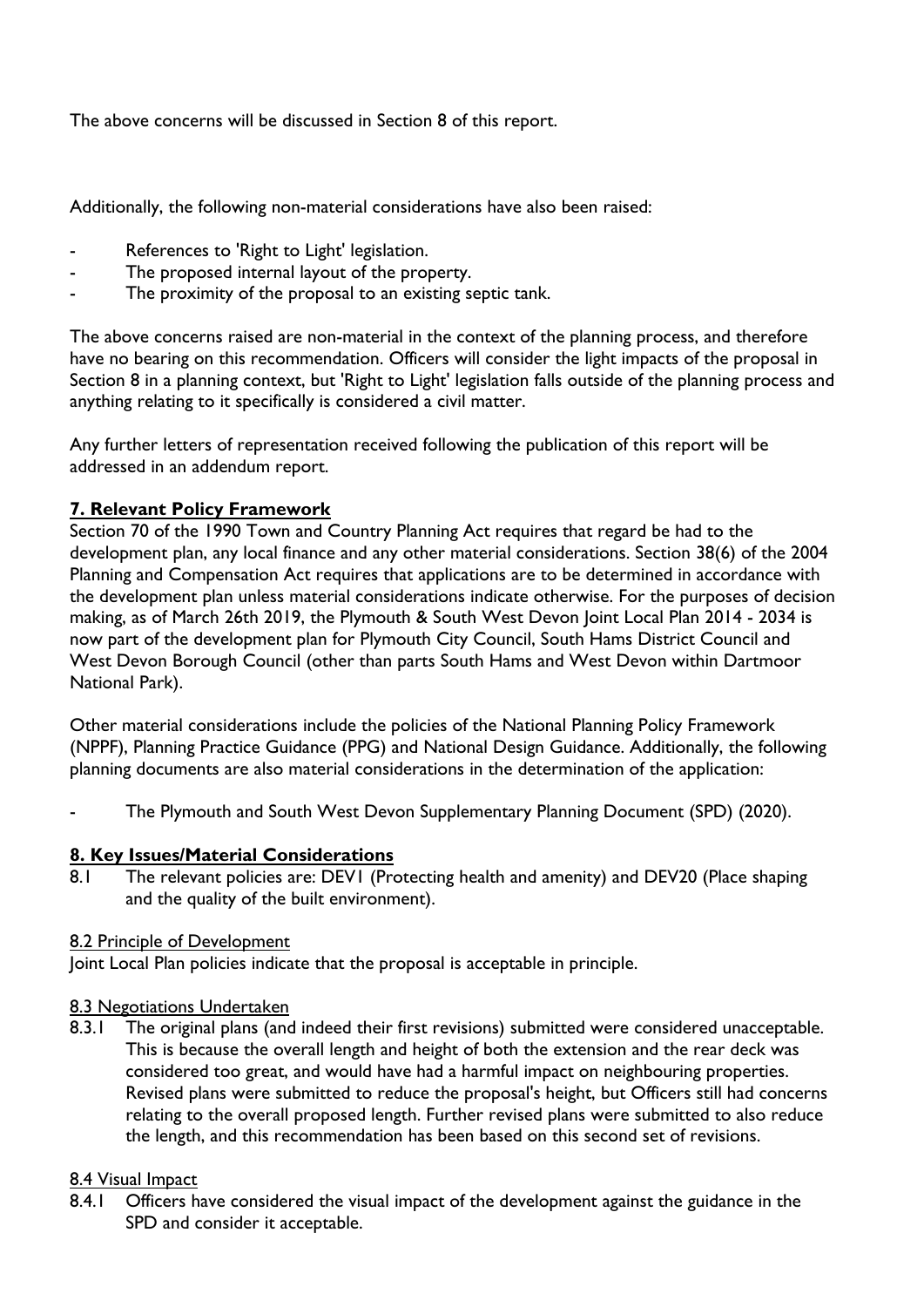- 8.4.2 Following the amendments made to the proposal, Officers consider that the overall appearance of the extension is now acceptable. Officers originally had concerns relating to the size of the extension, although this was more from an amenity perspective rather than a design perspective, but it is considered that the changes made have improved the overall look of the proposal. This is because the shorter extension appears more subservient to the main dwelling overall. The original proposal showed the extension as being higher than the property's eaves, with the amendments reducing its height to a more typical level relative to the eaves.
- 8.4.3 Concerns were raised relating to the extension's flat roof, in the context of SPD guidance that states that flat roofs will be discouraged (paragraph 13.12). Officers however consider that the proposed flat roof is acceptable as it is to be situated at the rear of the property which means that the overall streetscene will be unaffected by its presence. Officers note that there are a number of flat roof extensions in the street, some of which are quite large, which leads Officers to consider that they are part of the overall character of the street. Officers also note that a number of flat-roofed detached garages are present too.
- 8.4.4 Taking the above into account, and the fact that the proposed materials (painted render) will match the main dwelling, Officers consider that the proposal is acceptable from a visual impact perspective and that it accords with DEV20 of the JLP.

#### 8.5 Amenity

- 8.5.1 Officers have considered the impact on neighbouring amenity against the guidance in the SPD and consider it acceptable. A number of amenity concerns have been raised in the letters of representation received, so these will be discussed here.
- 8.5.2 Officers will first consider the impact of the proposal on the outlook of neighbouring properties - which also includes any massing impacts. It should be noted however that private views are not protected under the planning system, but outlook more generally still needs to be considered. 8 First Avenue, to the west of the site, has its own rear extension - as well as a raised patio area. Both the extension and the patio overlook the application site. Officers consider that the extension will have impacts on outlook from both the neighbouring property and the patio - but that these impacts will not be significantly harmful enough to warrant a refusal of planning permission. It is worth noting at this point that a similar extension that is 4m long could be erected under permitted development. The proposed extension is 75cm longer than this, and Officers must consider all impacts in the context of the property's permitted development fall back options.
- 8.5.3 Views and outlook to the east of number 8 will be reduced as a result of the extension, but the difference between the loss of outlook and massing when comparing the proposal to the permitted development fall back position is considered minor. Officers visited number 8 as part of the application process, and noted that outlook from the property is generally good with views out over number 7's garden and down its own long garden. The outlook down number 8's garden would not change due to the proposal; and it is considered that outlook down a garden is typical within residential properties. Outlook from number 8 is somewhat atypical due to a combination of low boundary treatments and its raised patio area. Views from the property are greater than is usual as a result - with much more overlooking of other properties.
- 8.5.4 Paragraphs 13.27 13.29 of the SPD provide guidance relating to the optimum distances between windows and blank walls. This distance is generally set to 12m. Officers acknowledge that the distance between number 8's side window and the proposed extension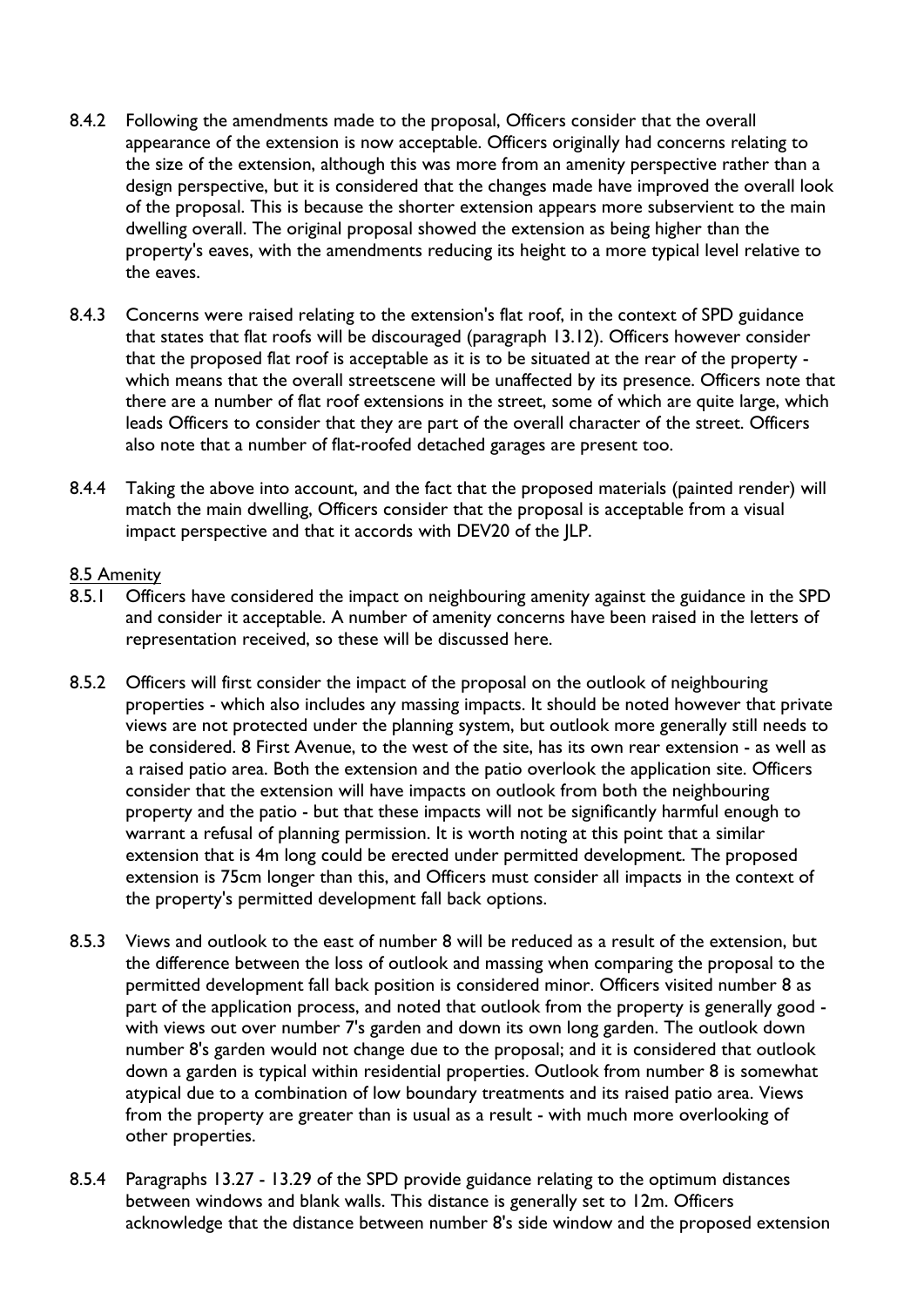would be less than this, at 8.68m. This guidance, however, is designed with rear windows in mind, and it is quite typical for side windows to be closer to neighbouring blank walls. The 8.68m quoted would be the same in the context of the permitted development extension too, so the differences between the scheme and any permitted development alternative is again considered to be minimal. Officers note that number 8's rear extension is a dual-aspect one too, with a south-facing window looking down the garden in addition to the east-facing affected window.

- 8.5.5 Despite the extension, Officers consider that the outlook from number 8 would still be good, with views down over its garden (and even a portion of number 7's garden). This is considered to be the same whether the proposed extension is as shown on the submitted plans or a smaller version to accord with permitted development. Officers therefore consider that, while reduced, the impact on outlook is not significant enough to warrant a refusal of planning permission.
- 8.5.6 Officers will now turn to the issue of light; which again needs to be considered in the context of any potential permitted development fall back option. Figure 25 in the SPD details guidance relating to the 45 degree rule in relation to the impact. The submitted plans demonstrate that the proposed extension will breach the 45 degree rule in relation to number 8. Officers consider, however, that a 4m permitted development extension would also breach the 45 degree rule - which means that light impacts would occur if an extension was built under permitted development. Officers consider, therefore, that there would be some light impacts as a result of the proposed extension, particularly in the morning - with number 8's closest rear window and patio area likely to see some shading that they are not currently affected by. Officers consider, however, that the differences in overshadowing between the proposal and a permitted development extension would be minimal - with the additional 75cm of length not likely to significantly increase the impacts caused.
- 8.5.7 Officers also note paragraph 13.34 of the SPD which considers situations for relaxations of the 45 degree rule - with reasons such as the site's orientation and the ground level given, depending on the specific context for each case. Due to the fact that gardens of the properties are south facing, with a sloping ground level to give an open southward aspect, Officers consider that the properties' access to light will currently be very high. This is likely to largely remain, despite the aforementioned impacts discussed in the previous paragraph.
- 8.5.8 Officers must also consider the impact of the proposal on the privacy of neighbours. Officers do not consider that the extension itself will lead to any alterations to existing privacy arrangements, but concerns have been raised in relation to the rear stepped deck/access. Officers originally had concerns relating to the decked area, but it has since been reduced in height. The original deck would have likely led to views over neighbouring gardens being possible, but as the decked area is now proposed to be only 70cm from ground level these views have been significantly reduced. Additionally the decked area, when measured from the bottom of the steps, is proposed to be 5.73m from the western boundary. Officers note that raised decks/patios/balconies are quite a common feature in the area - which is typical when garden ground levels slope downwards away from properties. Some of these existing decks are quite large, and likely overlook neighbouring properties quite significantly. Following its reduction in size, the proposed small deck area is considered to be acceptable by Officers. Views back towards the decks and windows of neighbouring properties will be blocked by the extension itself; and its relatively small surface area will reduce how it can be used. As such, the views from it are not considered to be significantly harmful enough for Officers to consider making a recommendation to refuse planning permission. A condition however has been added to ensure that no future side windows are installed in the proposed extension.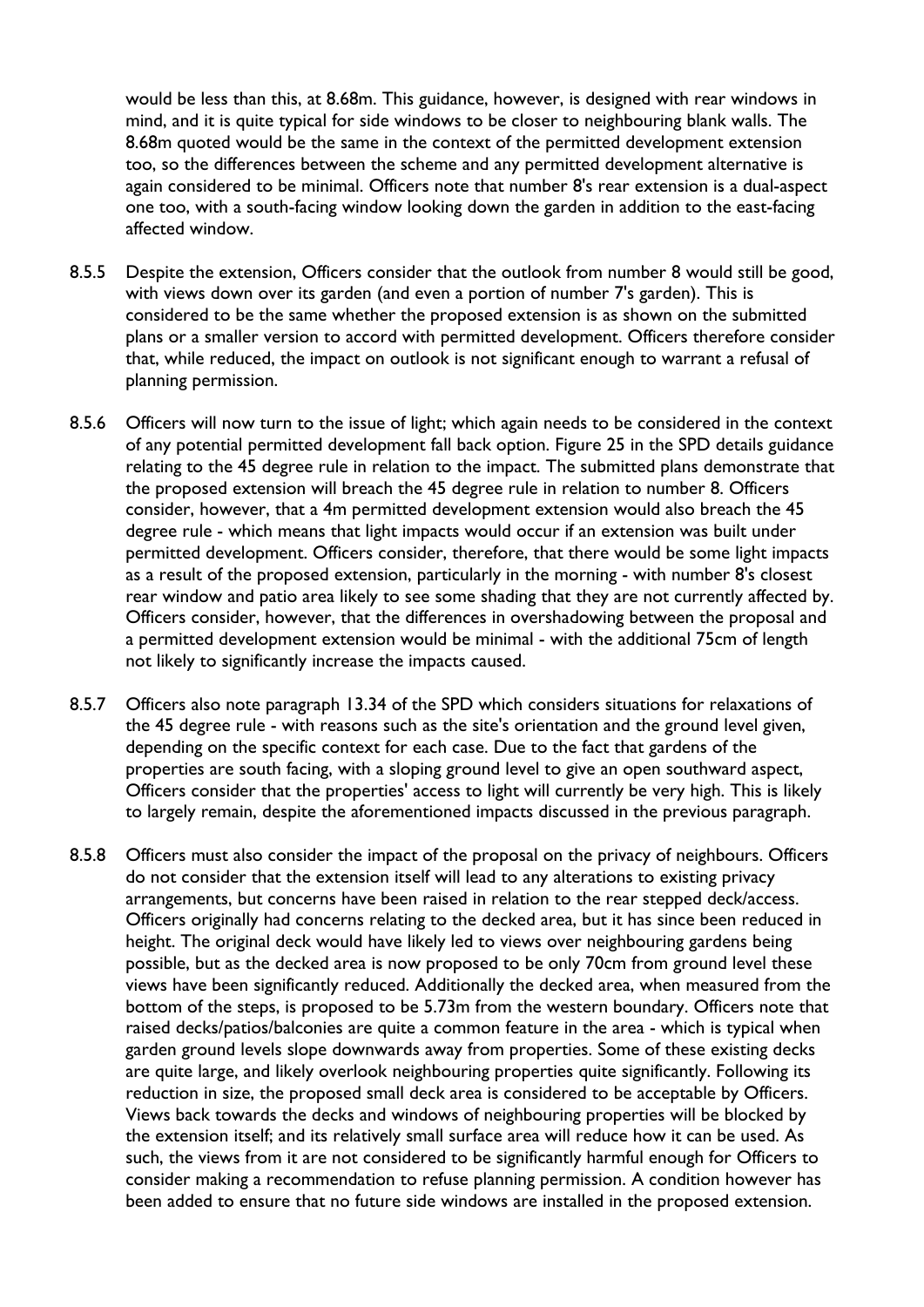- 8.5.9 For context, as detailed in Section 2, Officers are considering amended plans which have reduced both the height and length of the extension. Officers had concerns relating to the amenity impacts of the original scheme - and the proposal was reduced in size in an attempt to overcome those concerns. Officers also considered the original proposal in the context of the property's permitted development fall back options, but it was considered that the difference between the two extensions was too great to justify a recommendation of approval. It was considered that the amenity impacts of the original proposal would have been noticeably more harmful than a permitted development alternative. As outlined above, Officers no longer consider this to be case - and consider that the amenity impacts of the proposal to be similar to those that would be caused by a permitted development extension. This is despite elements of SPD guidance not being accorded with - as is typical when considering anything to do with permitted development.
- 8.5.10 Taking the above into account, Officers consider that the proposal accords with DEV1 of the JLP and is, on balance, acceptable on amenity grounds.

## **9. Human Rights**

Human Rights Act - The development has been assessed against the provisions of the Human Rights Act, and in particular Article 1 of the First Protocol and Article 8 of the Act itself. This Act gives further effect to the rights included in the European Convention on Human Rights. In arriving at this recommendation, due regard has been given to the applicant's reasonable development rights and expectations which have been balanced and weighed against the wider community interests, as expressed through third party interests / the Development Plan and Central Government Guidance.

#### **10. Local Finance Considerations**

None.

## **11. Planning Obligations**

The purpose of planning obligations is to mitigate or compensate for adverse impacts of a development, or to prescribe or secure something that is needed to make the development acceptable in planning terms. Planning obligations can only lawfully constitute a reason for granting planning permission where the three statutory tests of Regulation 122 of the CIL Regulations 2010 are met.

Planning obligations not required due to the nature and size of proposal.

#### **12. Equalities and Diversities**

This planning application has had due regard to Section 149 of the Equality Act with regard to the Public Sector Equality Duty and has concluded that the application does not cause discrimination on the grounds of gender, race and disability.

## **13. Conclusions and Reasons for Decision**

The proposed extension and rear deck/access is considered to be appropriate for planning approval, having regard to all national and local planning policies and all other relevant material considerations. It is considered that policies DEV1 and DEV20 will be accorded with and therefore conditional approval is recommended.

## **14. Recommendation**

In respect of the application dated 22.03.2021 it is recommended to Grant Conditionally.

## **15. Conditions / Reasons**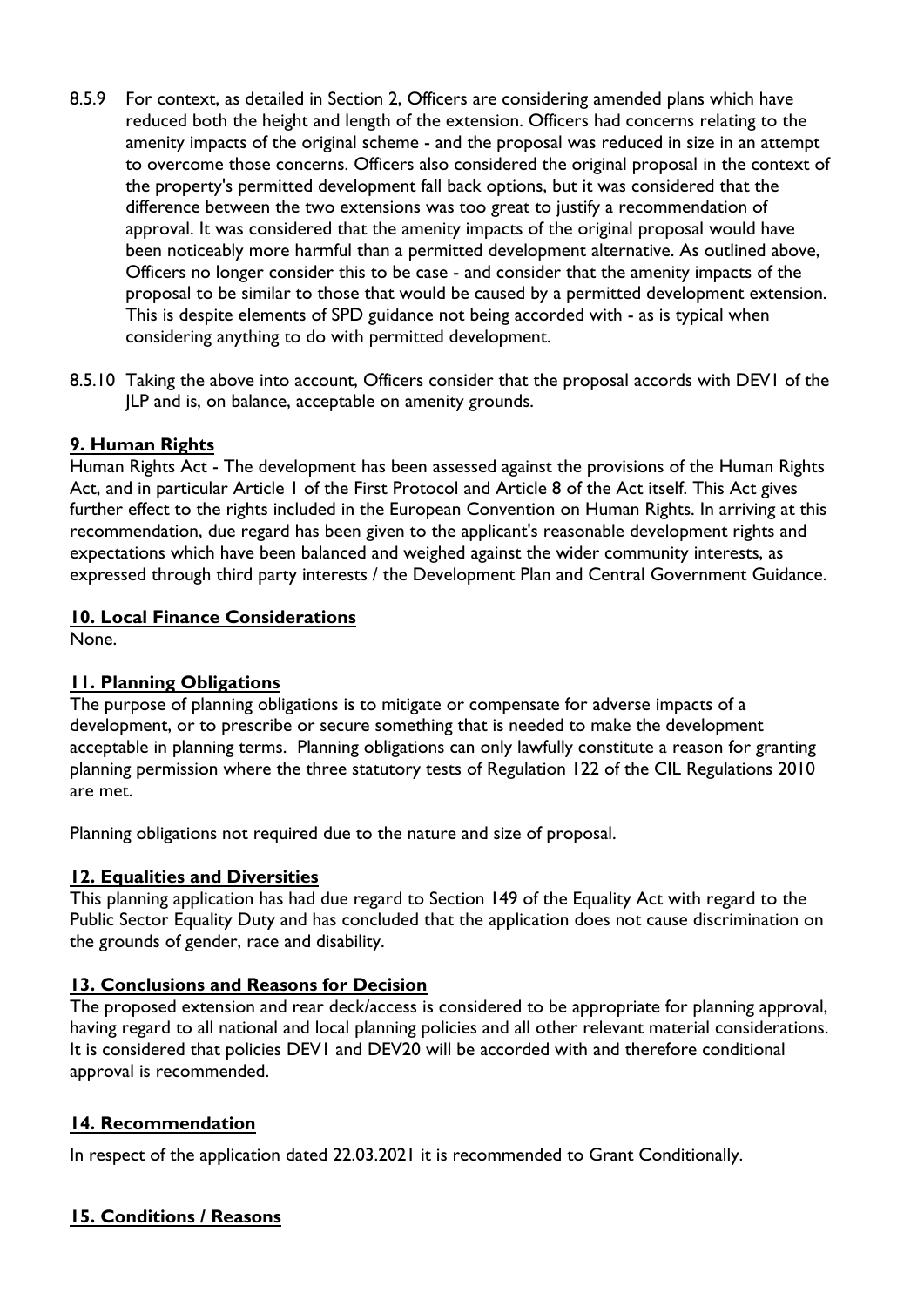The development hereby permitted shall be carried out in accordance with the following approved plans:

## 1 **CONDITION: APPROVED PLANS**

Site Location Plan 153 001 Rev 1 - received 22/03/21 Site Layout Plan 153 002 Rev 1 - received 22/03/21 GF GA Plan (Existing) 153\_003 Rev 1 - received 22/03/21 Roof Plan (Existing) 153\_004 Rev 1 - received 22/03/21 Elevations (Existing) 153\_005 Rev 1 - received 22/03/21 Building Section 153 006 Rev 1 - received 22/03/21 Building Section (Proposed) 153\_011 Rev 3 - received 14/06/21 Site Layout Plan (Proposed) 153\_007 Rev 3 - received 14/06/21 GF GA Plan (Proposed) 153\_008 Rev 4 - received 14/06/21 Roof Plan (Proposed) 153\_009 Rev 3 - received 14/06/21 Elevations (Proposed) 153\_010 Rev 4 - received 14/06/21

Reason:

For the avoidance of doubt and in the interests of good planning, in accordance with the Plymouth & South West Devon Joint Local Plan 2014–2034 (2019).

## 2 **CONDITION: COMMENCE WITHIN 3 YEARS**

The development hereby permitted shall be begun before the expiration of three years beginning from the date of this permission.

Reason:

To comply with Section 51 of the Planning & Compulsory Purchase Act 2004.

## 3 **CONDITION: RESTRICTIONS ON PERMITTED DEVELOPMENT FOR ADDITION OF WINDOWS**

Notwithstanding the provisions of Article 3 and Class A of Part 1 of Schedule 2 of the Town and Country Planning (General Permitted Development) Order 2015 (or any order revoking and reenacting that Order with or without modification), no windows shall be inserted into the east and west-facing side elevations of the extension hereby approved.

Reason:

In order to prevent loss of privacy to neighbouring dwellings in accordance with JLP Policy DEV1 and the NPPF 2019.

# **INFORMATIVES**

## 1 **INFORMATIVE: (NOT CIL LIABLE) DEVELOPMENT IS NOT LIABLE FOR A COMMUNITY INFRASTRUCTURE LEVY CONTRIBUTION**

The Local Planning Authority has assessed that this development, due to its size or nature, is exempt from any liability under the Community Infrastructure Levy Regulations 2010 (as amended).

# 2 **INFORMATIVE: CONDITIONAL APPROVAL (NEGOTIATION)**